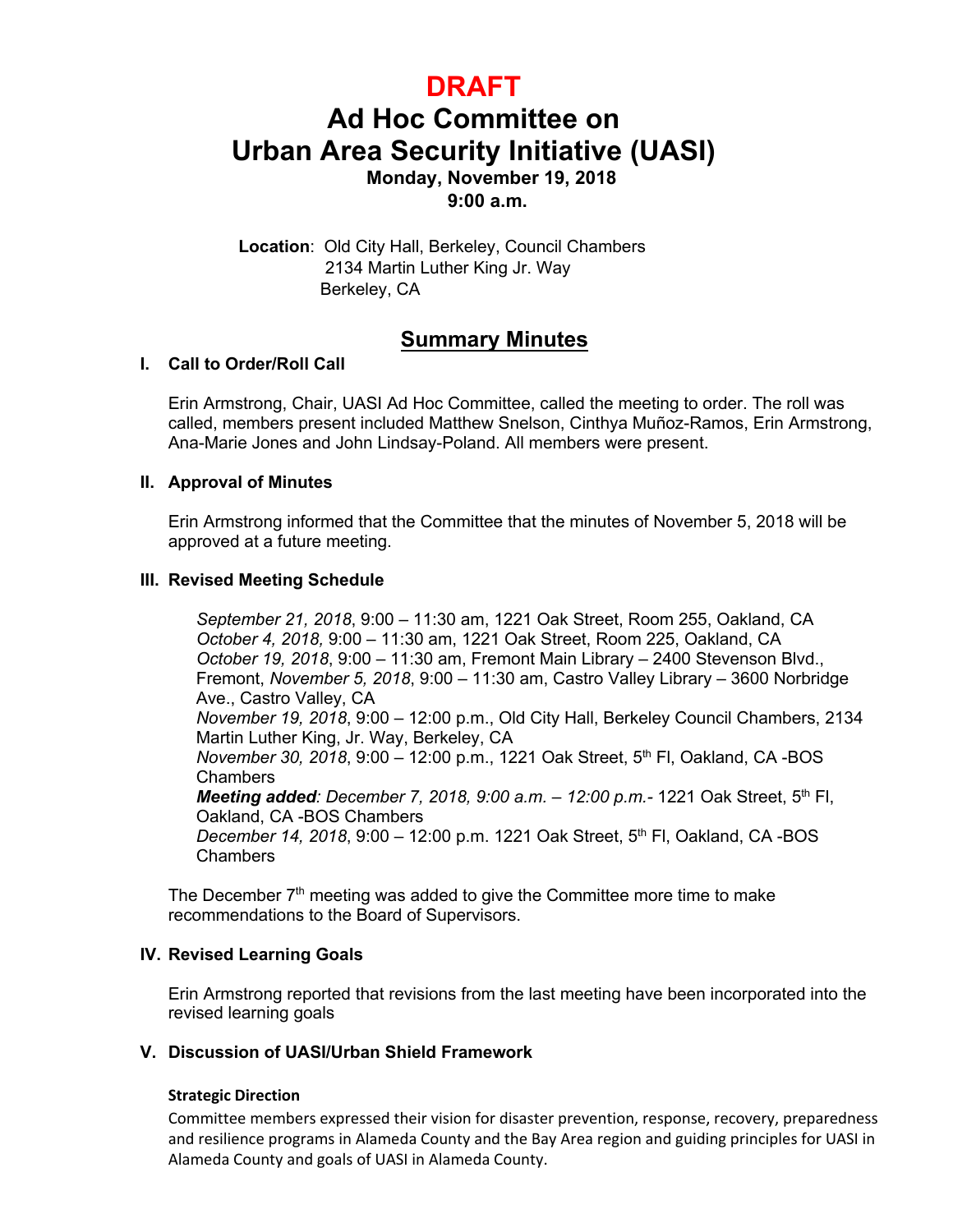#### **Cinthya Muñoz-Ramos**

Recommendations on Exercises

- UASI funded exercise shall no longer be called Urban Shield
- Alameda County should encourage alternative departments to apply for UASI funded grants and coordinate emergency preparedness activities
- The major components of any exercise should be coordinated by the actual sectors participating (for example, a fire exercise should be coordinated by fire department personnel)
- Exercises should prioritize activities according to the likelihood and severity of respective disasters with special attention to risks from earthquakes, fires and the mass displacement of people that may result
- The number of scenarios and the amount of time for each scenario for non-law enforcement teams should be as much if not more for those of law enforcement teams
- The objectives for all scenarios should be established first and the scenario should be designed to meet the objective
- The objectives of the scenarios should not be built around assessing utility of equipment from private vendors
- The UASI funded exercise should not include a vendor show
- The UASI funded exercise should strengthen community preparedness
- All participants in the UASI funded exercise should receive an orientation to the vision for disaster preparedness prevention, response, recovery, preparedness and resilience programs in Alameda County and the Bay Area Region that will be created
- Community volunteers must represent a diverse demographics, values and attitudes of the actual community of the impacted area
- Community volunteers or role players should be assigned active and responding roles in disaster scenarios and not solely those of victims, often acting helpless or being harmed
- The UASI funded exercise should foster cooperation within agencies and jurisdictions
- The competition aspect of UASI funded exercises should be eliminated
- There should be an assessment at the end of each UASI funded exercise of all the sectors participating in order to harvest the lessons while still fresh in their minds, and support the planning for the work throughout the year
- Language used to describe each exercise should reflect a whole community approach (for example replacing the word "command" with something more collaborative)
- Post action debrief activities: should follow basic practices for facilitation of discussion and ability to harvest lessons;

# **John Lindsay-Poland**

- 1) Oversight and Community Participation
	- a) The group setting priorities for UASI-training and exercises includes representatives of public health, social services and housing agencies as well as CBOs that work directly with populations most at-risk in disasters, including homeless, older, undocumented, physically disabled and mentally ill persons, within BAUSI area
	- b) Community and service agencies provide leadership roles in planning, implementation, participation and evaluation of those exercises that do not involve law enforcement participation
	- c) Community and service agency participation in planning, implementation and evaluation respects confidentiality and excludes sharing of information on specific clients or information gathering and retention by law enforcement agencies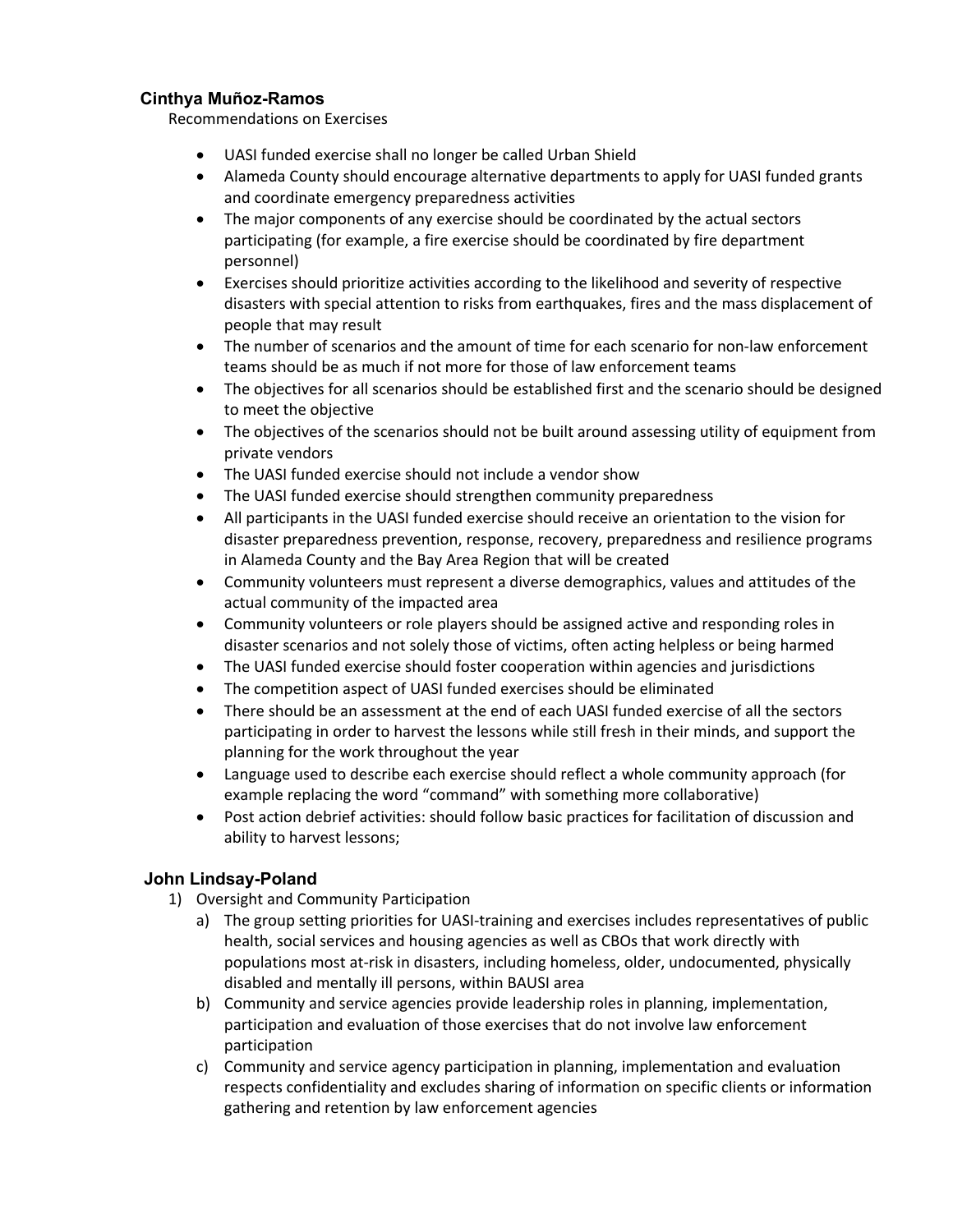- d) The goals and criteria for design and evaluation adopted by the Board of Supervisors have been incorporated in full into the Memorandum of Understanding (MOU) between Alameda County and BAUASI for regional training and exercise
- e) In addition to UASI funds, Alameda County resources previously dedicated to Urban Shield are directed to support the design goals and evaluation process in these recommendations
- f) Coordinators have implemented a clear, accessible process for community and press observation of all parts of exercises
- g) Evaluations address how well agency teams and participants worked with those in roles of community members, including those who show leadership or have information related to the disaster or impacted people
- 2) Law Enforcement

a) Team evaluations assign positive value to survival of all persons in scenarios, including suspects, in addition to value to survival of those who may be under threat by suspects

b) Exercises do not include participation by SWAT teams

c) Exercise prepares agency personnel who are likely to have to respond to disasters, but who may not be dedicate disaster response personnel (e.g. non-SWAT, law enforcement)

d) Team evaluations include assessment of teams' compliance with their jurisdictions' policies and laws for us of force

e) Evaluations of teams include assessment of respect demonstrated for community and non-law enforcement actors, including those who exhibit leadership or knowledge of situation or persons involved

f) At least half of scenarios assess teams' capacity for de-escalation of risk of violence.

g) Scenarios are of sufficient duration to test and practice capabilities besides immediate tactical response (prevention, recovery) as well as de-escalation techniques

3) Timing

a) Exercise is calendared at time outside of anticipated heavy operational needs for each discipline

# **Matthew Snelson**

- Refine and not reject the training and exercise
- UASI funded programs have been identified to have a nexus to terrorism
- There are several funding sources that are set aside for disaster preparedness, and mass casualties
- There is overlap as far as preparation
- The region needs to train for man-made disasters and incidents and Urban Shield is addressing this
- Recommend that the Committee continue to keep the guidelines it was a responsive, good place to start training and exercise, received input from City of Berkeley of the guidelines and most are acceptable
- Focus on compliance team, it was a good addition to training to have transparency
- Continue to get the oversight that the community is looking for
- Scenario Creation Team
- Space to discuss what percentage of scenarios are committed to certain items
- Agree to form a committee of experts for scenario creations
- Surveillance technology identified the need to further define what surveillance technology is
- There is a place in these exercises to use cameras (technology) within the area of surveillance technology defer our recommendation to the Surveillance Work Group
- Continue to use SWAT teams they are the subject matter experts in first responder situations; right group to focus on to test in the exercise component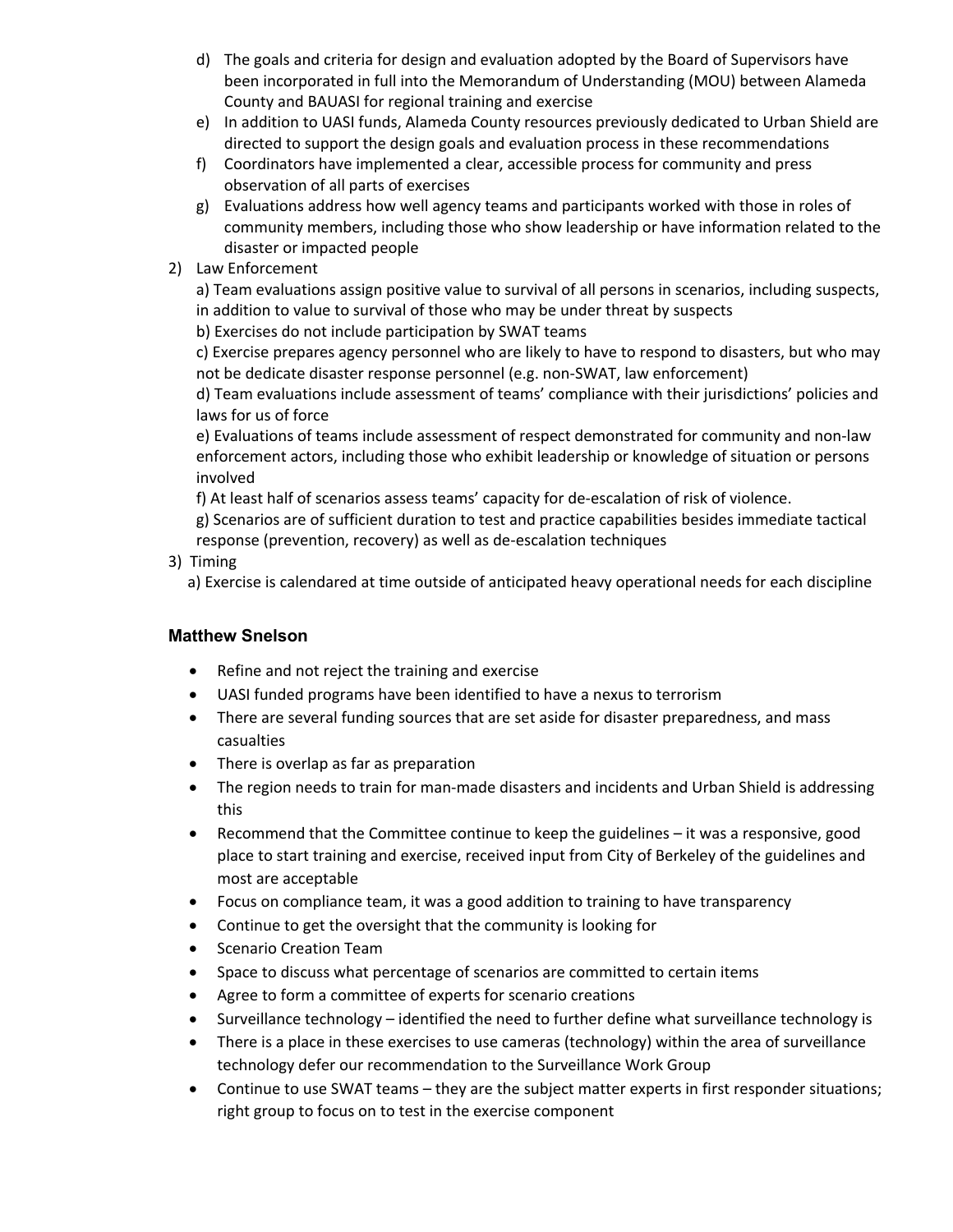• Authority and control for the funding; there is a 10- voting member approval authority for UASI funding and 7 out of 10 members on the approval authority are not law enforcement, there are high level managers weighing in on UASI funding, not just the Sheriff's Office

#### **Ana-Marie Jones**

- Reject the idea of "either or"; Alameda County has well trained and well -funded Urban Shield exercises, or we have things that serve/prepare the community; ensure that paradigm does not play out
- Whole community support cultures of readiness
- History the County has not put into the funding streams rules and guidance to move forward, becoming better
- Should have printed posted bulletin objectives of each scenario at each location, event, or observers could end up being passive witnesses; these experiences should be where anyone should be able to understand what is happening and have an informed view
- Anyone conducting post activity debriefing should follow basic facilitator techniques
- Should be looking at some community lead facilitation
- Use of volunteers are often disaster victims, that is not the best way to use volunteers; post volunteers differently; reject the idea that the average person is a victim;
- Harvesting the knowledge of the community they should go through a professional facilitated lesson
- Advertising/Marketing look at how UASI funding is marketed to the public, the images that are shared, perception of what could be happening;
- Media and public engagement actively training media folks on coverage;
- Beyond volunteers use public engagement pulling information from the community
- Community agencies with needed support EDEN I &R, VOAD groups should be empowered and supported to bring in other community-based organizations
- Look deeply at major agencies, Public Health, Social Services, they have lost capacity to do community outreach
- The Bay Area used to be the leaders in engaged community return to that mindset millions of dollars should have come to the Bay Area did not because we did not reach out for it

# **Erin Armstrong**

- Recent events such as the mass shooting in Thousand Oaks, CA, followed by a massive wildfire, another wildfire in Butte County with massive evacuations highlight the need for these types of programs. There was a police-involved shooting in the evacuation area. This exemplifies why we need these programs adequate training for first responders to be able to work together and coordinate. Recommendations
- More cross command exercises bring teams together, there is real value in cross command exercises
- More de-escalation training, especially for SWAT teams; there are real opportunities for training members to practice de-escalation training techniques—ascribing a positive value to life in all scenarios; rewarding teams who are able to successfully de-escalate
- Rotating core of Urban Shield; core has been the SWAT team and their exercises; it is very clear that the tactical unit is the core; what if EMS, Fire or CERT, Public Health was the core?
- Ongoing ad hoc committee to monitor and provide ongoing recommendations throughout 2019
- Need improved evaluation the team should be able to talk about their experiences evaluations seemed to center around the vendors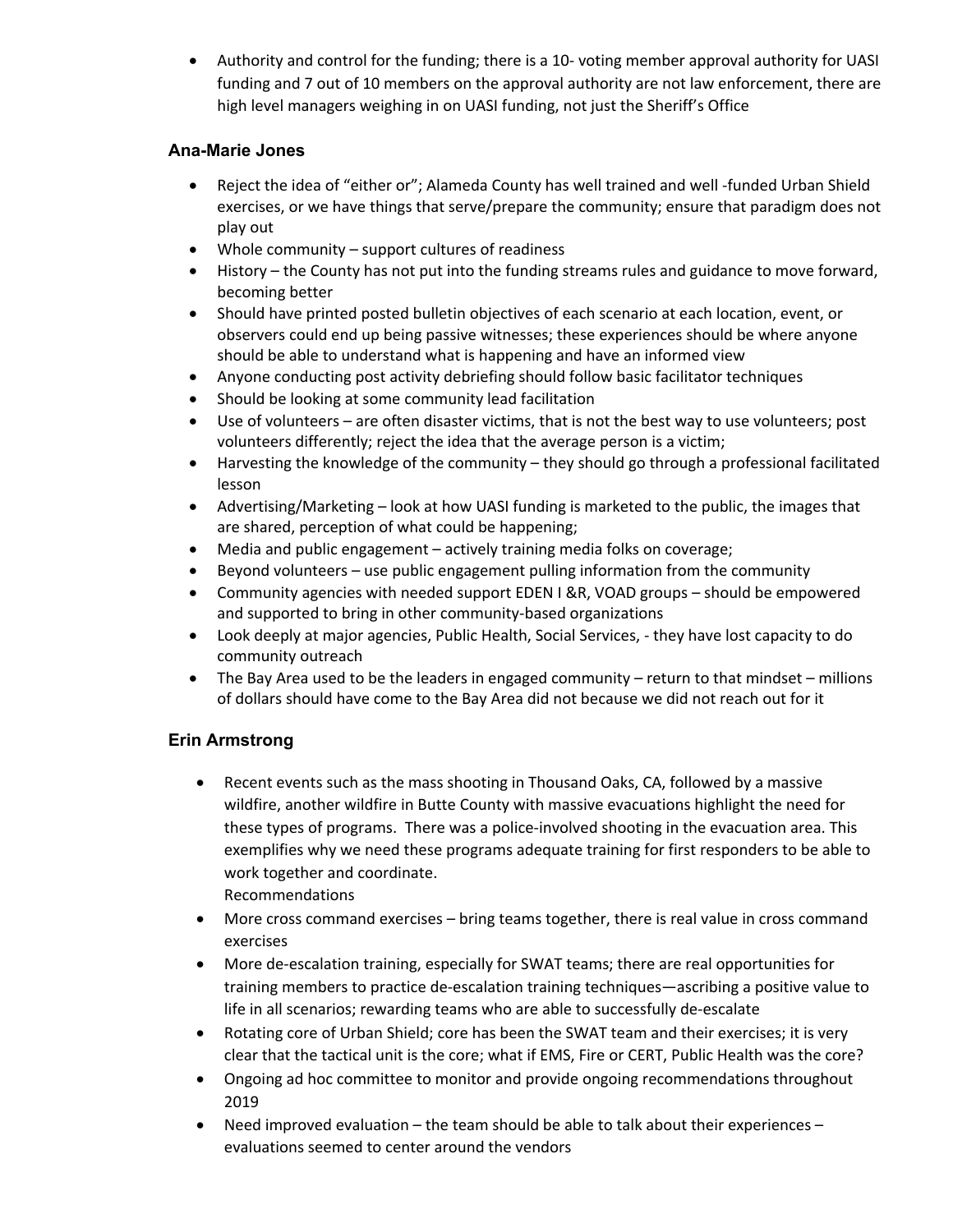- More consistent role playing in scenarios
- Exercising multi-disciplinary team instead of silos
- Stress test more than just the SWAT team, possibly expansion to fire
- More community involvement Gray Command could be expanded;
- Mock evacuations of neighborhoods that are at-risk for fire
- Rebranding, re-marketing and outreach and who is our audience?

#### **Visions, Principles Goals**

**Erin Armstrong** – Vision for Urban Shield; preparing communities, make them strong, build resilience; prepares community and first responders; everyone would be involved in a large scale natural or manmade disaster;

**Cinthya Muñoz-Ramos** – The UASI funded exercises and preparedness should be grounded in the idea of whole community, building resiliency, having systems in place where it is normal that in every building, or every neighborhood that people have a list of who is in the neighborhood, who needs to be evacuated; knowledge of medications, etc.; all the varying needs of community members, by street or building should be accounted for in some place; not including sensitive information as in persons who are undocumented immigrants; having an organized neighborhood/street; Developing capacities; its not just the funding, it is the thinking power behind it; there are goals that are not effective in the community regardless of the funding; staff capacity is costing the County money; look at the impact of other resources spent aside from funding, i.e. staff, County supervisors, Committees time; across the board there are concerns as to how we could be using these funds and other human resources

**John Lindsay Poland** – Reaffirm who is getting prepared, that needs to come down to the neighborhood level; Principles: 1) Focus exercise and training on prevention and recovery as well as immediate response; 2) Vulnerable populations – how can we help the most vulnerable; 3) Issues of law enforcement and the use of violence and response to violence; law enforcement is being prepared for other situations besides disasters; this could be contributing to violent responses that are avoidable; 4) who does the planning for training and exercises; with a goal and vision around assessment of threat and need for fire and other first responders; 6) We can create another process for threat assessment; 7) Accountability for implementation; the compliance team process is insufficient; there needs to include participation by a broad set of eyes; Proposal guidelines state that the "UASI funds may be used for other preparedness activities as long as the dual use quality and nexus to terrorism is clearly demonstrated"; Yellow command has been totally constructed around response to an earthquake because of the dual use;

**Matt Snelson**: Vision for Urban Shield; Continuing momentum for what is already being generated; Urban Shield has evolved in very positive aspects; it has been responsive; it is not moving as fast as some would like; concerned that we are trying to change it so fast and so drastically that we could lose a lot of training for the region; continue to keep the momentum and shift it as we see fit; some training is harmful for the community; more transparency, better oversight; A very small subset of training funds \$5 million, that funding has a terrorism nexus to it; FEMA's direction is for terrorism nexus response exercise and \$1.7 million is expanded to other preparedness; there are other grant funds out there for other preparedness for the region;

**Ana-Marie Jones** – We need to think about beyond disaster; should be preparing for how the community responds to anything; basic things did not happen; debriefs do not happen, fundamental flaw in funding; this is an opportunity for change; should aspire to be higher and better; there are millions of dollars that are not coming to Alameda County because we have not used the funds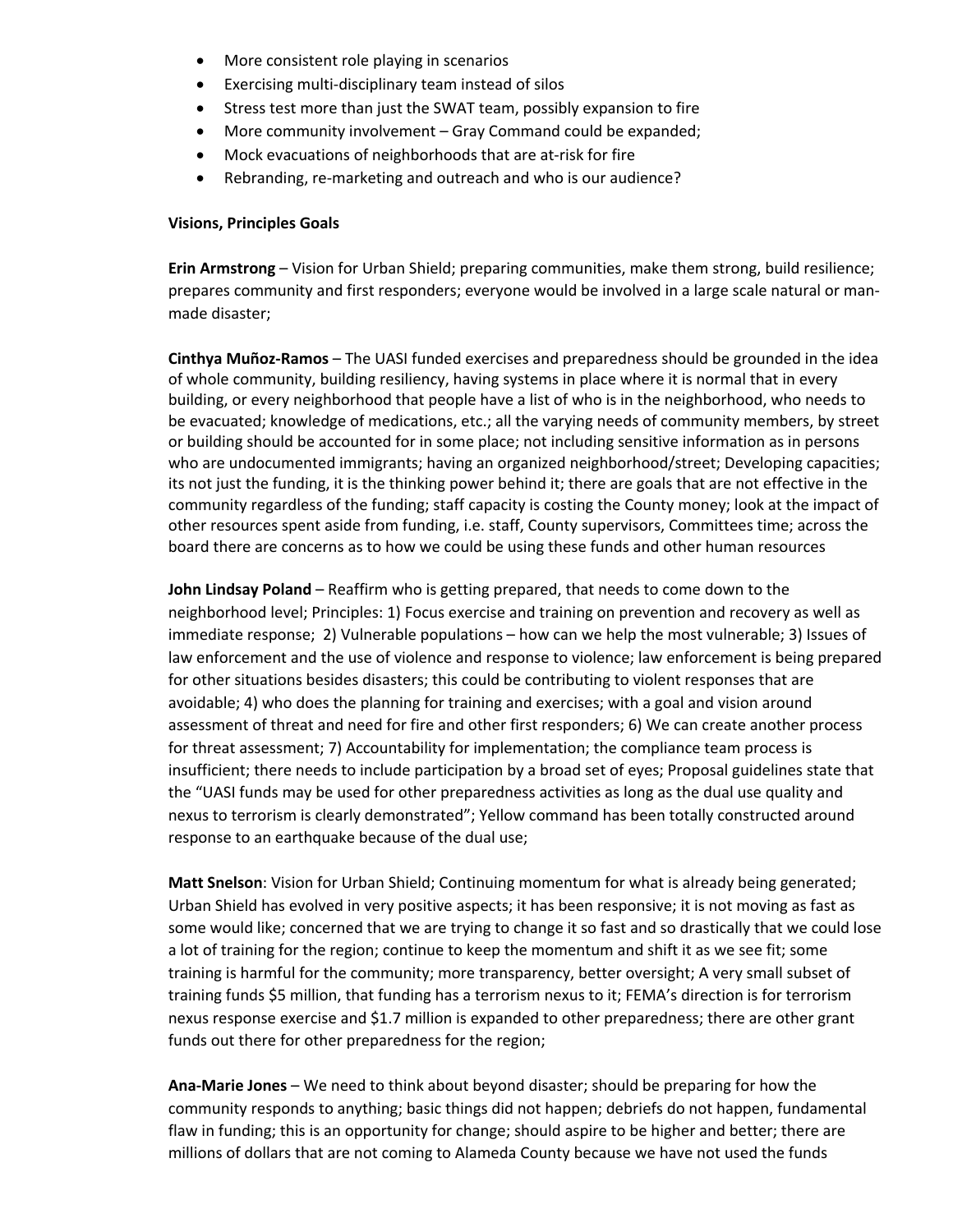correctly; make it so that people trust what Alameda County is doing with the funding; City of San Leandro was able to leverage millions of dollars for preparedness; Preparing for more than disasters, and leverage more dollars and opportunities; whole community matters in ways we are not yet privy to;

#### **Speakers**

Kate Harrison, Councilmember, Berkeley City Council, stated that she is concerned that we do not have a good picture of what is being spent on emergency preparedness. What are the resources of cities, we need this funding and approach. Continue to look at resources on what is being spent; and how to get away from the vendors being the driving force.

Mickey Duxbury stated that she is opposed to Urban Shield as it is currently constituted. The research that has been done, shows violence and deaths has increased with Urban Shield trained personnel. Preparedness does not have to get in the way of law enforcement training. There were not 100 masks available during the smoke/unhealthy air for Berkeley residents.

George Lemon, Chair, Berkeley Peace and Justice Commission, stated that the move toward community-based resilience is welcomed. The focus should be on the actual challenges faced by the community. Terrorism is as ill-defined word as surveillance. Active shooters, deadly arsons, may or may not be concerned terror. Fund exercise appropriately.

Dr. James McFadden stated that FEMA may not the best organization to design the program, maybe the program can be designed without FEMA funds; take the profit, the weapons expo and the militarized police training out of the program.

Margaret Romiti, Emergency Manager, City of Concord, Chair of CERT Contra Costa County, stated that Urban Shield has legitimized the CERT program into making it a critical part of disaster response at the local community level. The City of Berkeley has many citizens being trained on preparedness through several programs. Also working with non-profits and VOADS to work with people with disabilities.

J.P. Nesser, speaking on behalf of McGee-Spaulding Neighbors in Action, stated that he is confident that the Committee will be able to put together a bold, and strong set of recommendations based on what has been presented. Community has to do better on the most likely and deadly possibilities that could happen in the Bay Area. Where is all the funding and the large scale

Gail Carter, Local 1171, Local Firefighters, spoke to the extreme value that is brought to the UASI region. He has been a participant and evaluator and has been able to pass on best practices. Continue to see the value in the Urban Shield program.

Elsa Johnson, McGee-Spaulding Neighbors in Action, stated that she supports the recommendations of John Lindsay-Poland that supports community training on all levels. First responders are the people in the neighborhood.

Ellen Brotsky stated that citizens need to be leaders and active responders and not just victims; the role of citizens, CERT is great, but it is not enough, the name Urban Shield should be changed. Change the nature of law enforcement participation.

Don Prosnitz, member of Walnut Creek CERT, supports the Urban Shield exercises and its continuation. Trainers receive about 25 hours of training; broadly represent the demographics of the community.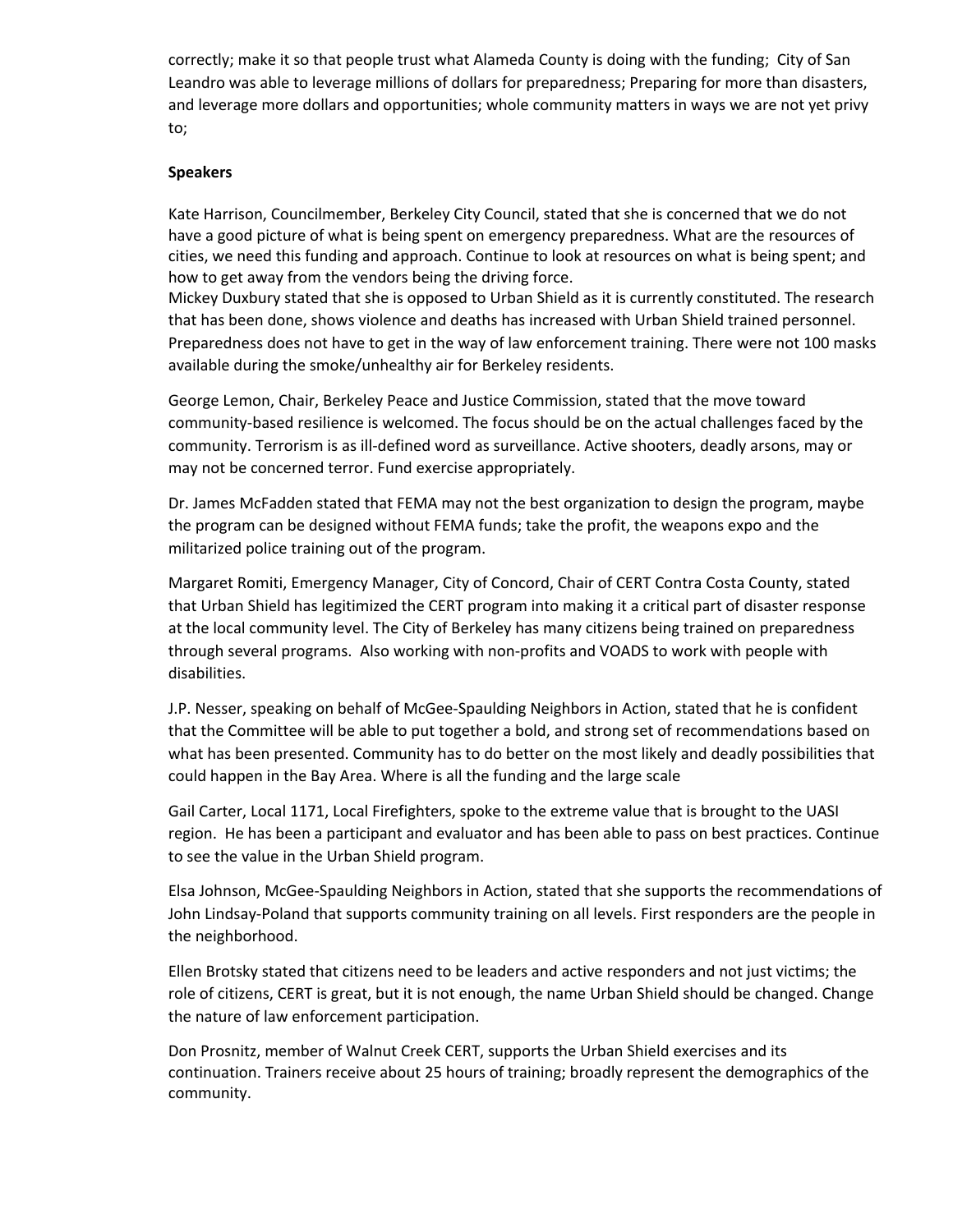#### **Speakers**

Chris Naso, Berkeley City Council Aide to Kate Harrison, supports removing the vendor show, perception that public safety is being privatized; the vendor influence; federal local and county funds to subsidize local marketing; forge a new path and redefine preparedness

Tano Trachtenberg, Berkeley City Council Aide, Urban Shield, stated that the Sheriff's Office will submit to an annual audit of the Urban Shield trust fund; the Board of Supervisors authorized a trust fund created from all vendor donations; Some expenditures from this fund has been used to fund a trip to Israel, parking tickets; some of the donors are arms manufacturers and defense contractors.

Mark Sharpe, Deputy Fire Chief, City of Vallejo, he was the Incident Commander for the Red Area Command held in Vallejo, CA, which was the Fire branch of Urban Shield; there was also the HazMat, USAR and Maritime component; teams from all over the County and privatized teams; recommend that the County continue to recommend and fund Urban Shield; the training that is being done on a consistent basis is valuable.

Jeff Norris, Emergency Services Coordinator, San Mateo County, supports Urban Shield. Urban Shield looks at all the aspects to coordinate a large-scale exercise to test capabilities;

Trevor Cantanho, Santa Clara County Fire Department, was a part of the evaluator/instructor side of Urban Shield; it is the best training that they get all year; this is a real opportunity to look at things we can't train at the company level;

Speaker Unknown: Supports anti-militarization, de-escalation, - institutional forces will push to remain the same; this Committee can push for real change; keep the Committee alive or the Board of Supervisors continue to check in with the UASI recommendations

Cheryl Davila, Councilmember, City of Berkeley, de-escalation needs to be emphasized; CERT is important, but we are not prepared for this type of emergency; what has Urban Shield done to prepare anyone for this (unhealthy air due to fires in Butte County) the weapons expo needs to be completely eliminated; emergency preparedness needs to be more emphasized; audit the Urban Shield trust fund and all Urban Shield funds

#### **Ad Hoc Committee Member Discussion Items**

- Audits of financials
- More CERT
- De-escalation training built in to exercise
- Change the name and re-brand
- Vendor show should be eliminated
- The first "first responders" are our neighbors
- Santa Clara County Fire best training all year
- Extreme value that Urban Shield has lessons for year-round- there is not a summation of what worked well and what didn't
- How can we grow the number of instructors and volunteers in CERT?
- What is our Office of Emergency Services doing year-round? Lack of masks, other services; shelters have not opened up more quickly in concern for poor air quality (due to the fires in Butte County
- When a disaster comes like the Camp Fire it shows us how we aren't prepared and what we need to do; Identify shortfalls; how people are being impacted by the disaster;
- UASI has a mandate for prevention and recovery could we do training and evaluation for prevention of fires